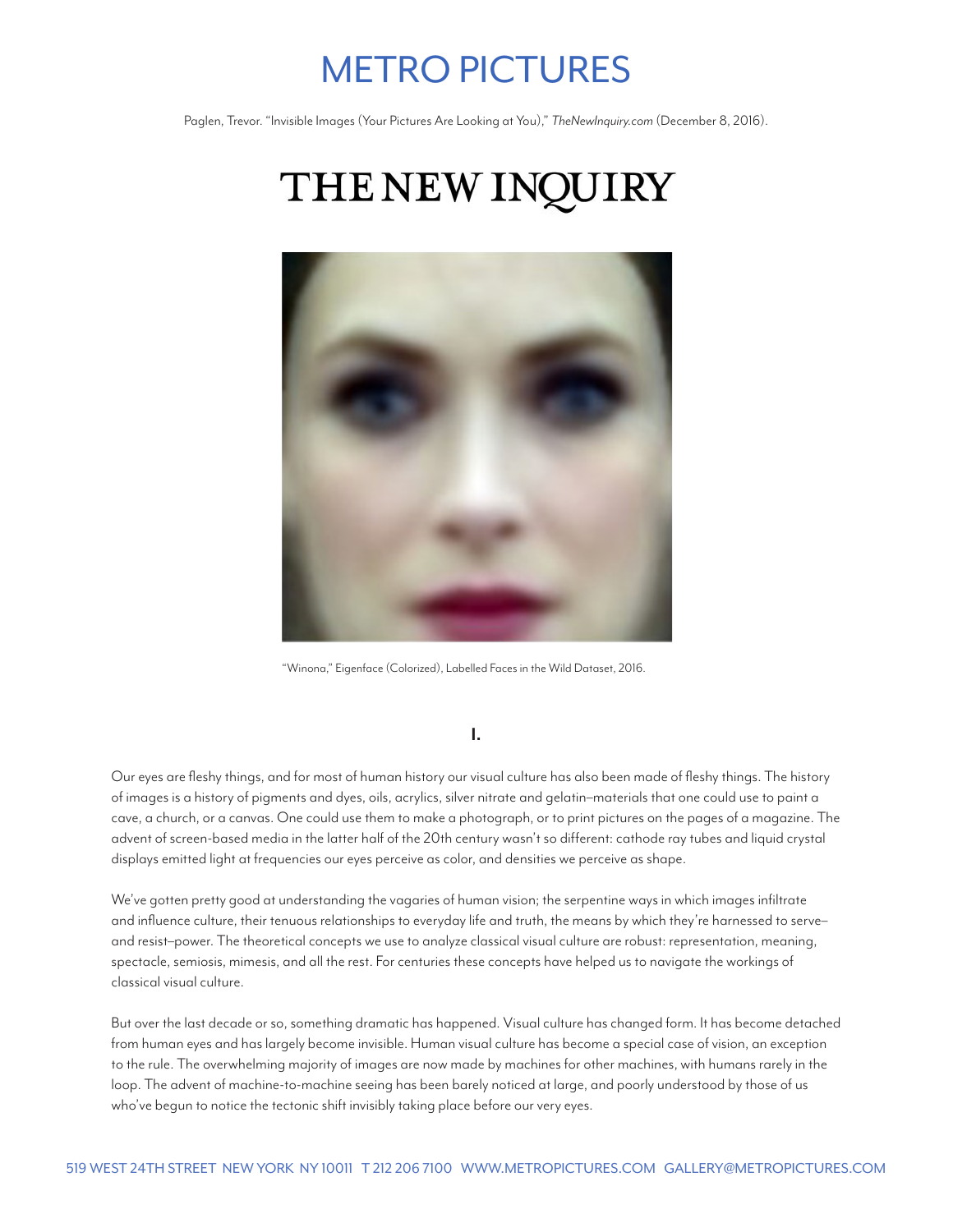

Lake Tenaya, Maximally Stable External Regions; Hough Transform, 2016.

The landscape of invisible images and machine vision is becoming evermore active. Its continued expansion is starting to have profound effects on human life, eclipsing even the rise of mass culture in the mid 20th century. Images have begun to intervene in everyday life, their functions changing from representation and mediation, to activations, operations, and enforcement. Invisible images are actively watching us, poking and prodding, guiding our movements, inflicting pain and inducing pleasure. But all of this is hard to see.

Cultural theorists have long suspected there was something different about digital images than the visual media of yesteryear, but have had trouble putting their finger on it. In the 1990s, for example, there was much to do about the fact that digital images lack an "original." More recently, the proliferation of images on social media and its implications for intersubjectivity has been a topic of much discussion among cultural theorists and critics. But these concerns still fail to articulate exactly what's at stake.

One problem is that these concerns still assume that humans are looking at images, and that the relationship between human viewers and images is the most important moment to analyze–but it's exactly this assumption of a human subject that I want to question.

What's truly revolutionary about the advent of digital images is the fact that they are fundamentally machine-readable: they can only be seen by humans in special circumstances and for short periods of time. A photograph shot on a phone creates a machine-readable file that does not reflect light in such a way as to be perceptible to a human eye. A secondary application, like a software-based photo viewer paired with a liquid crystal display and backlight may create something that a human can look at, but the image only appears to human eyes temporarily before reverting back to its immaterial machine form when the phone is put away or the display is turned off. However, the image doesn't need to be turned into human-readable form in order for a machine to do something with it. This is fundamentally different than a roll of undeveloped film. Although film, too, must be coaxed by a chemical process into a form visible by human eyes, the undeveloped film negative isn't readable by a human or machine.

The fact that digital images are fundamentally machine-readable regardless of a human subject has enormous implications. It allows for the automation of vision on an enormous scale and, along with it, the exercise of power on dramatically larger and smaller scales than have ever been possible.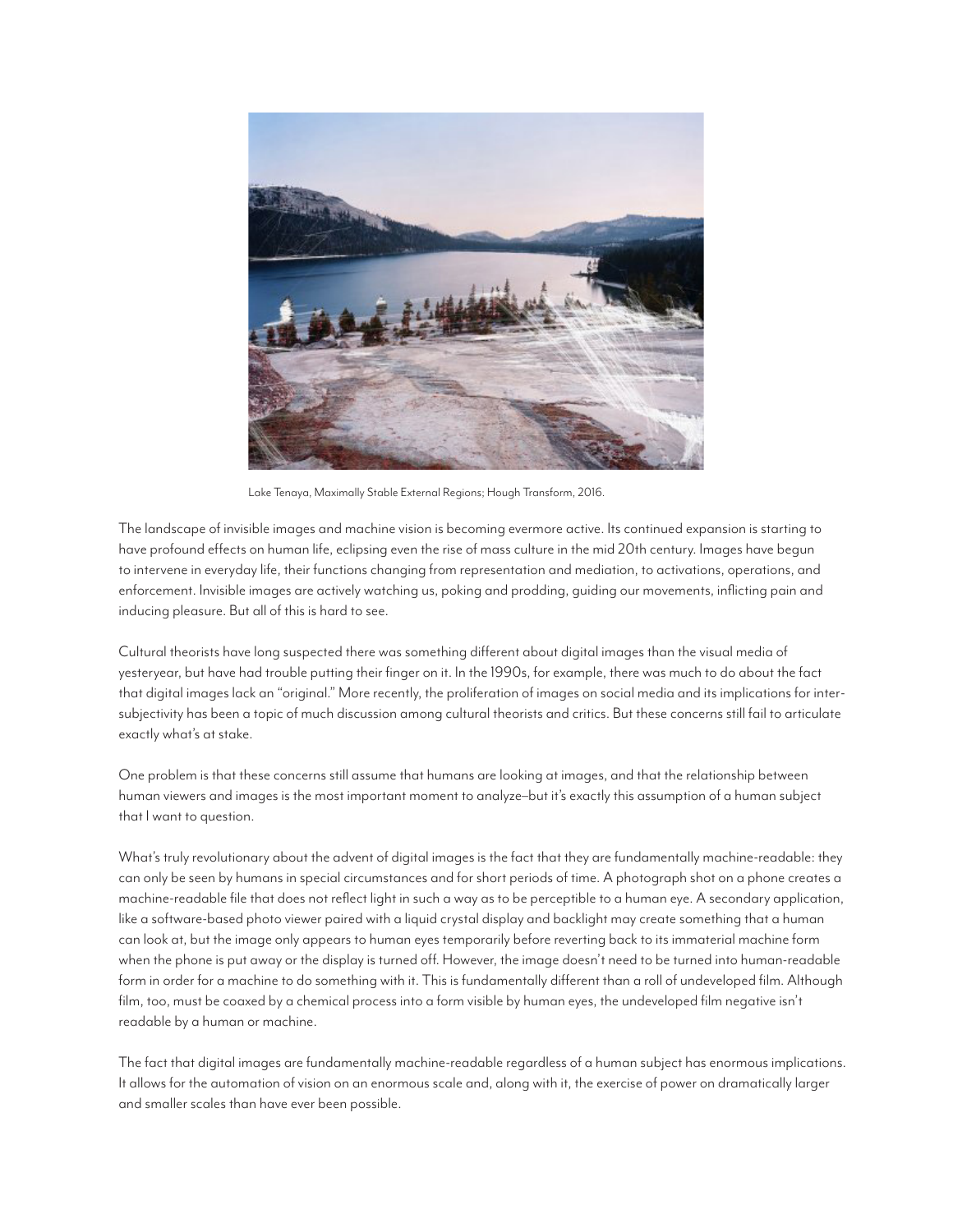Our built environments are filled with examples of machine-to-machine seeing apparatuses: Automatic License Plate Readers (ALPR) mounted on police cars, buildings, bridges, highways, and fleets of private vehicles snap photos of every car entering their frames. ALPR operators like the company Vigilant Solutions collect the locations of every car their cameras see, use Optical Character Recognition (OCR) to store license plate numbers, and create databases used by police, insurance companies, and the like.[footnote: James Bridle's "How Britain Exported Next-Generation Surveillance" is an excellent introduction to APLR.] In the consumer sphere, outfits like Euclid Analytics and Real Eyes, among many others, install cameras in malls and department stores to track the motion of people through these spaces with software designed to identify who is looking at what for how long, and to track facial expressions to discern the mood and emotional state of the humans they're observing. Advertisements, too, have begun to watch and record people. And in the industrial sector, companies like Microscan provide full-fledged imaging systems designed to flag defects in workmanship or materials, and to oversee packaging, shipping, logistics, and transportation for automotive, pharmaceutical, electronics, and packaging industries. All of these systems are only possible because digital images are machine-readable and do not require a human in the analytic loop.

This invisible visual culture isn't just confined to industrial operations, law enforcement, and "smart" cities, but extends far into what we'd otherwise–and somewhat naively–think of as human-to-human visual culture. I'm referring here to the trillions of images that humans share on digital platforms–ones that at first glance seem to be made by humans for other humans.

On its surface, a platform like Facebook seems analogous to the musty glue-bound photo albums of postwar America. We "share" pictures on the Internet and see how many people "like" them and redistribute them. In the old days, people carried around pictures of their children in wallets and purses, showed them to friends and acquaintances, and set up slideshows of family vacations. What could be more human than a desire to show off one's children? Interfaces designed for digital imagesharing largely parrot these forms, creating "albums" for selfies, baby pictures, cats, and travel photos.

But the analogy is deeply misleading, because something completely different happens when you share a picture on Facebook than when you bore your neighbors with projected slide shows. When you put an image on Facebook or other social media, you're feeding an array of immensely powerful artificial intelligence systems information about how to identify people and how to recognize places and objects, habits and preferences, race, class, and gender identifications, economic statuses, and much more.

Regardless of whether a human subject actually sees any of the 2 billion photographs uploaded daily to Facebook-controlled platforms, the photographs on social media are scrutinized by neural networks with a degree of attention that would make even the most steadfast art historian blush. Facebook's "DeepFace" algorithm, developed in 2014 and deployed in 2015, produces three-dimensional abstractions of individuals' faces and uses a neural network that achieves over 97 percent accuracy at identifying individuals– a percentage comparable to what a human can achieve, ignoring for a second that no human can recall the faces of billions of people.

There are many others: Facebook's "DeepMask" and Google's TensorFlow identify people, places, objects, locations, emotions, gestures, faces, genders, economic statuses, relationships, and much more.

In aggregate, AI systems have appropriated human visual culture and transformed it into a massive, flexible training set. The more images Facebook and Google's AI systems ingest, the more accurate they become, and the more influence they have on everyday life. The trillions of images we've been trained to treat as human-to-human culture are the foundation for increasingly autonomous ways of seeing that bear little resemblance to the visual culture of the past.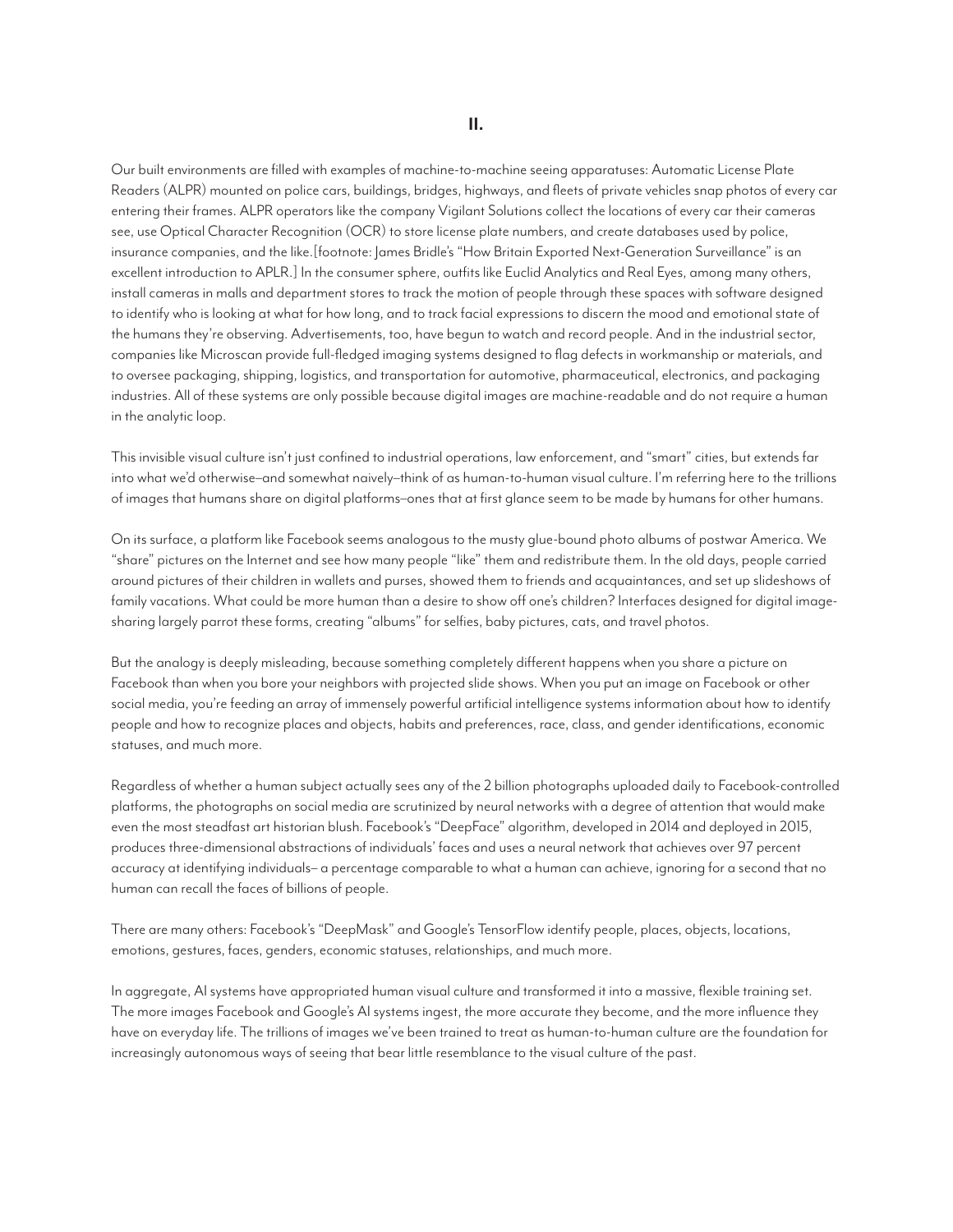**III.**

If we take a peek into the internal workings of machine-vision systems, we find a menagerie of abstractions that seem completely alien to human perception. The machine-machine landscape is not one of representations so much as activations and operations. It's constituted by active, performative relations much more than classically representational ones. But that isn't to say that there isn't a formal underpinning to how computer vision systems work.

All computer vision systems produce mathematical abstractions from the images they're analyzing, and the qualities of those abstractions are guided by the kind of metadata the algorithm is trying to read. Facial recognition, for instance, typically involves any number of techniques, depending on the application, the desired efficiency, and the available training sets. The Eigenface technique, to take an older example, analyzes someone's face and subtracts from that the features it has in common with other faces, leaving a unique facial "fingerprint" or facial "archetype." To recognize a particular person, the algorithm looks for the fingerprint of a given person's face.

Convolutional Neural Networks (CNN), popularly called "deep learning" networks, are built out of dozens or even hundreds of internal software layers that can pass information back and forth. The earliest layers of the software pick apart a given image into component shapes, gradients, luminosities, and corners. Those individual components are convolved into synthetic shapes. Deeper in the CNN, the synthetic images are compared to other images the network has been trained to recognize, activating software "neurons" when the network finds similarities.

We might think of these synthetic activations and other "hallucinated" structures inside convolutional neural networks as being analogous to the archetypes of some sort of Jungian collective unconscious of artificial intelligence–a tempting, although misleading, metaphor. Neural networks cannot invent their own classes; they're only able to relate images they ingest to images that they've been trained on. And their training sets reveal the historical, geographical, racial, and socio-economic positions of their trainers. Feed an image of Manet's "Olympia" painting to a CNN trained on the industrystandard "Imagenet" training set, and the CNN is quite sure that it's looking at a "burrito." It goes without saying that the "burrito" object class is fairly specific to a youngish person in the San Francisco Bay Area, where the modern "mission style" burrito was invented. Spend a little bit of time with neural networks, and you realize that anyone holding something in their hand is likely to be identified as someone "holding a cellphone," or "holding a Wii controller." On a more serious note, engineers at Google decided to deactivate the "gorilla" class after it became clear that its algorithms trained on predominantly white faces and tended to classify African Americans as apes.

The point here is that if we want to understand the invisible world of machine-machine visual culture, we need to unlearn how to see like humans. We need to learn how to see a parallel universe composed of activations, keypoints, eigenfaces, feature transforms, classifiers, training sets, and the like. But it's not just as simple as learning a different vocabulary. Formal concepts contain epistemological assumptions, which in turn have ethical consequences. The theoretical concepts we use to analyze visual culture are profoundly misleading when applied to the machinic landscape, producing distortions, vast blind spots, and wild misinterpretations.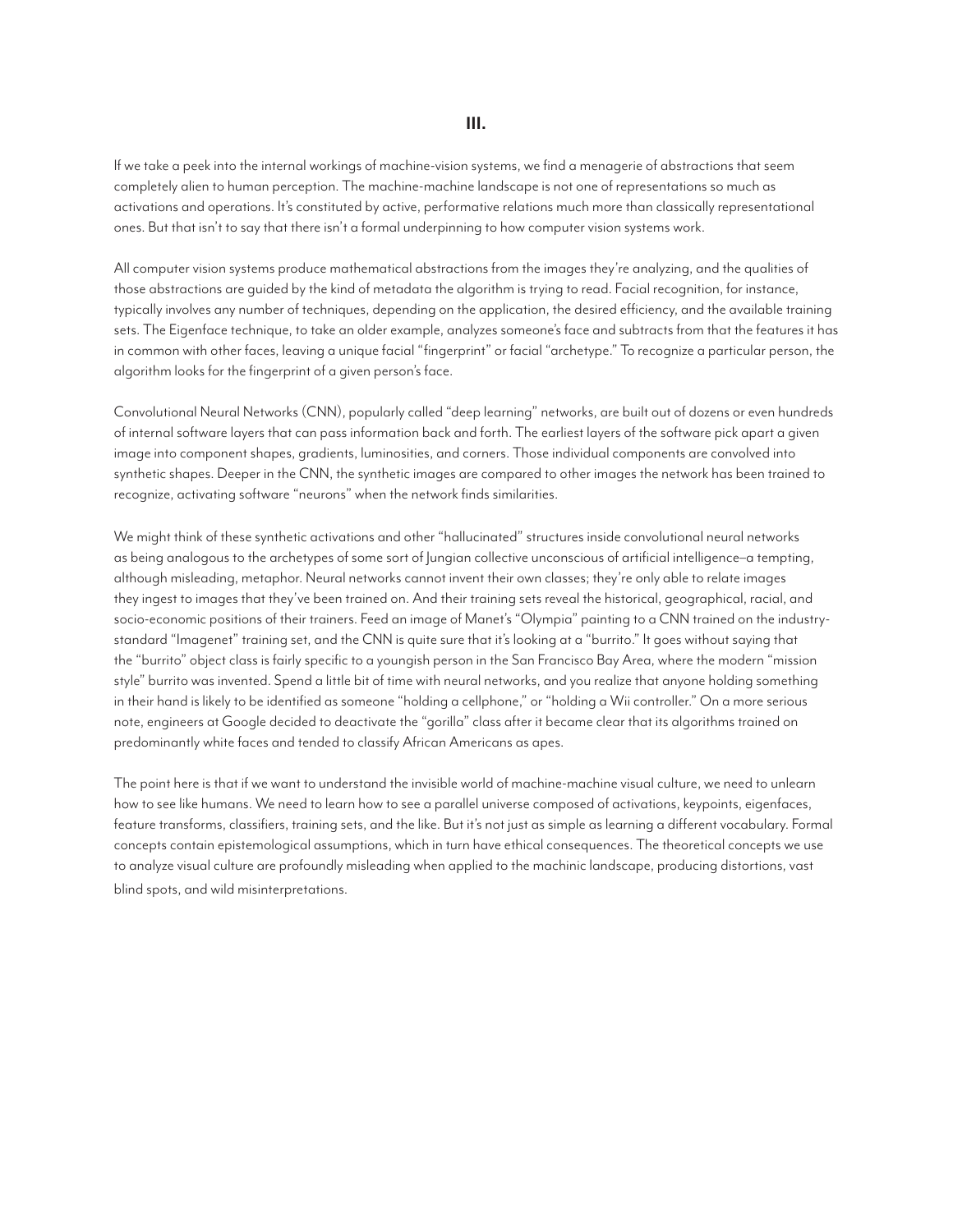

(Research Image) "Disgust," Custom Hito Steyerl Emotion Training Set

### **IV.**

There is a temptation to criticize algorithmic image operations on the basis that they're often "wrong"–that "Olympia" becomes a burrito, and that African Americans are labelled as non-humans. These critiques are easy, but misguided. They implicitly suggest that the problem is simply one of accuracy, to be solved by better training data. Eradicate bias from the training data, the logic goes, and algorithmic operations will be decidedly less racist than human-human interactions. Program the algorithms to see everyone equally and the humans they so lovingly oversee shall be equal. I am not convinced.

Ideology's ultimate trick has always been to present itself as objective truth, to present historical conditions as eternal, and to present political formations as natural. Because image operations function on an invisible plane and are not dependent on a human seeing-subject (and are therefore not as obviously ideological as giant paintings of Napoleon) they are harder to recognize for what they are: immensely powerful levers of social regulation that serve specific race and class interests while presenting themselves as objective.

The invisible world of images isn't simply an alternative taxonomy of visuality. It is an active, cunning, exercise of power, one ideally suited to molecular police and market operations–one designed to insert its tendrils into ever-smaller slices of everyday life.

Take the case of Vigilant Solutions. In January 2016, Vigilant Solutions, the company that boasts of having a database of billions of vehicle locations captured by ALPR systems, signed contracts with a handful of local Texas governments. According to documents obtained by the Electronic Frontier Foundation, the deal went like this: Vigilant Solutions provided police with a suite of ALPR systems for their police cars and access to Vigilant's larger database. In return, the local government provided Vigilant with records of outstanding arrest warrants and overdue court fees. A list of "flagged" license plates associated with outstanding fines are fed into mobile ALPR systems. When a mobile ALPR system on a police car spots a flagged license plate, the cop pulls the driver over and gives them two options: they can pay the outstanding fine on the spot with a credit card (plus at 25 percent "service fee" that goes directly to Vigilant), or they can be arrested. In addition to their 25 percent surcharge, Vigilant keeps a record of every license plate reading that the local police take, adding information to their massive databases in order to be capitalized in other ways. The political operations here are clear. Municipalities are incentivized to balance their budgets on the backs of their most vulnerable populations, to transform their police into tax-collectors, and to effectively sell police surveillance data to private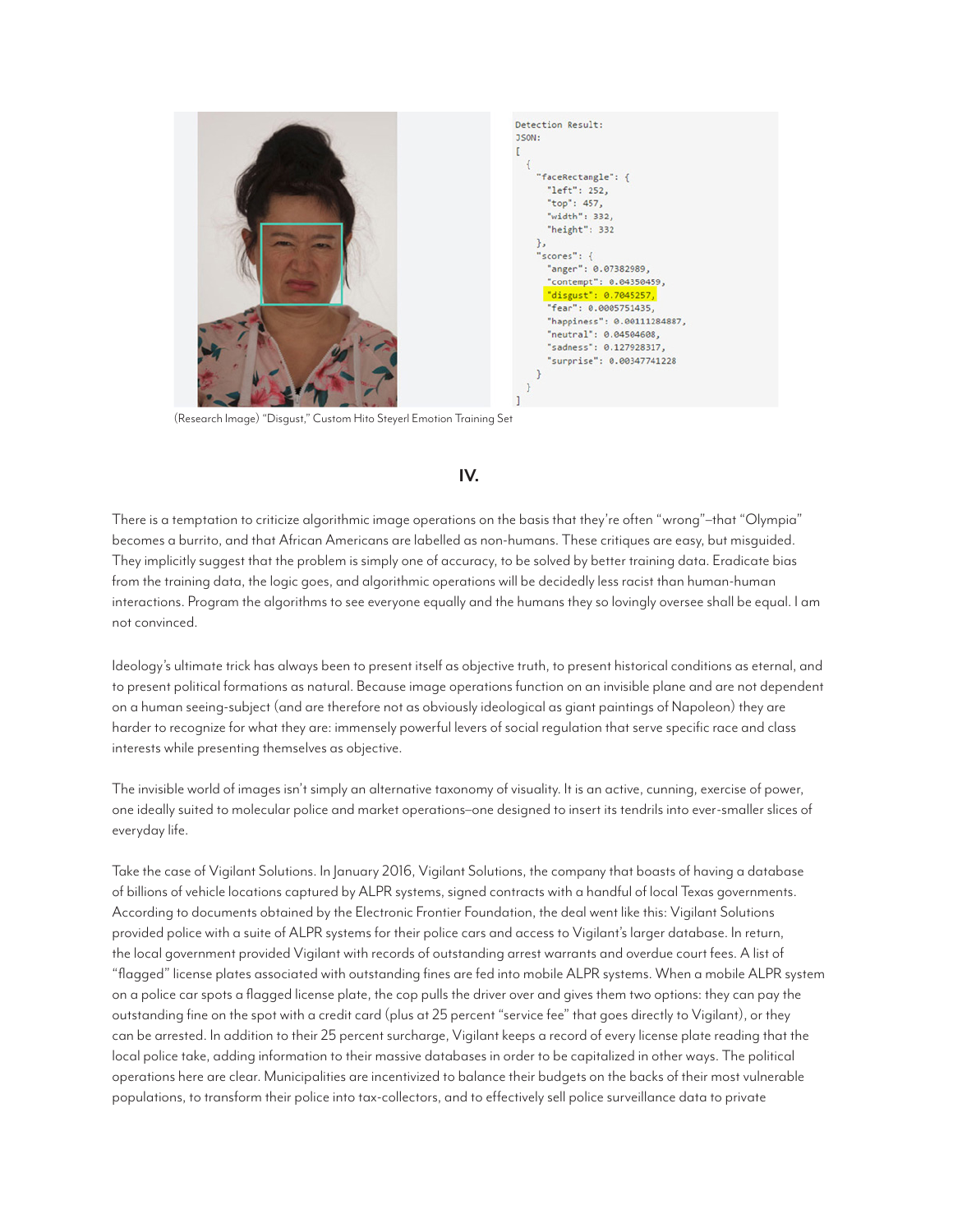

(Research Images) Magritte, Rosler, Opie; Dense Captioning, Age, Gender; Adult Content Detection.

As governments seek out new sources of revenue in an era of downsizing, and as capital searches out new domains of everyday life to bring into its sphere, the ability to use automated imaging and sensing to extract wealth from smaller and smaller slices of everyday life is irresistible. It's easy to imagine, for example, an AI algorithm on Facebook noticing an underage woman drinking beer in a photograph from a party. That information is sent to the woman's auto insurance provider, who subscribes to a Facebook program designed to provide this kind of data to credit agencies, health insurers, advertisers, tax officials, and the police. Her auto insurance premium is adjusted accordingly. A second algorithm combs through her past looking for similar misbehavior that the parent company might profit from. In the classical world of humanhuman visual culture, the photograph responsible for so much trouble would have been consigned to a shoebox to collect dust and be forgotten. In the machine-machine visual landscape the photograph never goes away. It becomes an active participant in the modulations of her life, with long-term consequences.

Smaller and smaller moments of human life are being transformed into capital, whether it's the ability to automatically scan thousands of cars for outstanding court fees, or a moment of recklessness captured from a photograph uploaded to the Internet. Your health insurance will be modulated by the baby pictures your parents uploaded of you without your consent. The level of police scrutiny you receive will be guided by your "pattern of life" signature.

The relationship between images and power in the machine-machine landscape is different than in the human visual landscape. The former comes from the enactment of two seemingly paradoxical operations. The first move is the individualization and differentiation of the people, places, and everyday lives of the landscapes under its purview–it creates a specific metadata signature of every single person based on race, class, the places they live, the products they consume, their habits, interests, "likes," friends, and so on. The second move is to reify those categories, removing any ambiguities in their interpretation so that individualized metadata profiles can be operationalized to collect municipal fees, adjust insurance rates, conduct targeted advertising, prioritize police surveillance, and so on. The overall effect is a society that amplifies diversity (or rather a diversity of metadata signatures) but does so precisely because the differentiations in metadata signatures create inroads for the capitalization and policing of everyday life.

Machine-machine systems are extraordinary intimate instruments of power that operate through an aesthetics and ideology of objectivity, but the categories they employ are designed to reify the forms of power that those systems are set up to serve. As such, the machine-machine landscape forms a kind of hyper-ideology that is especially pernicious precisely because it makes claims to objectivity and equality.